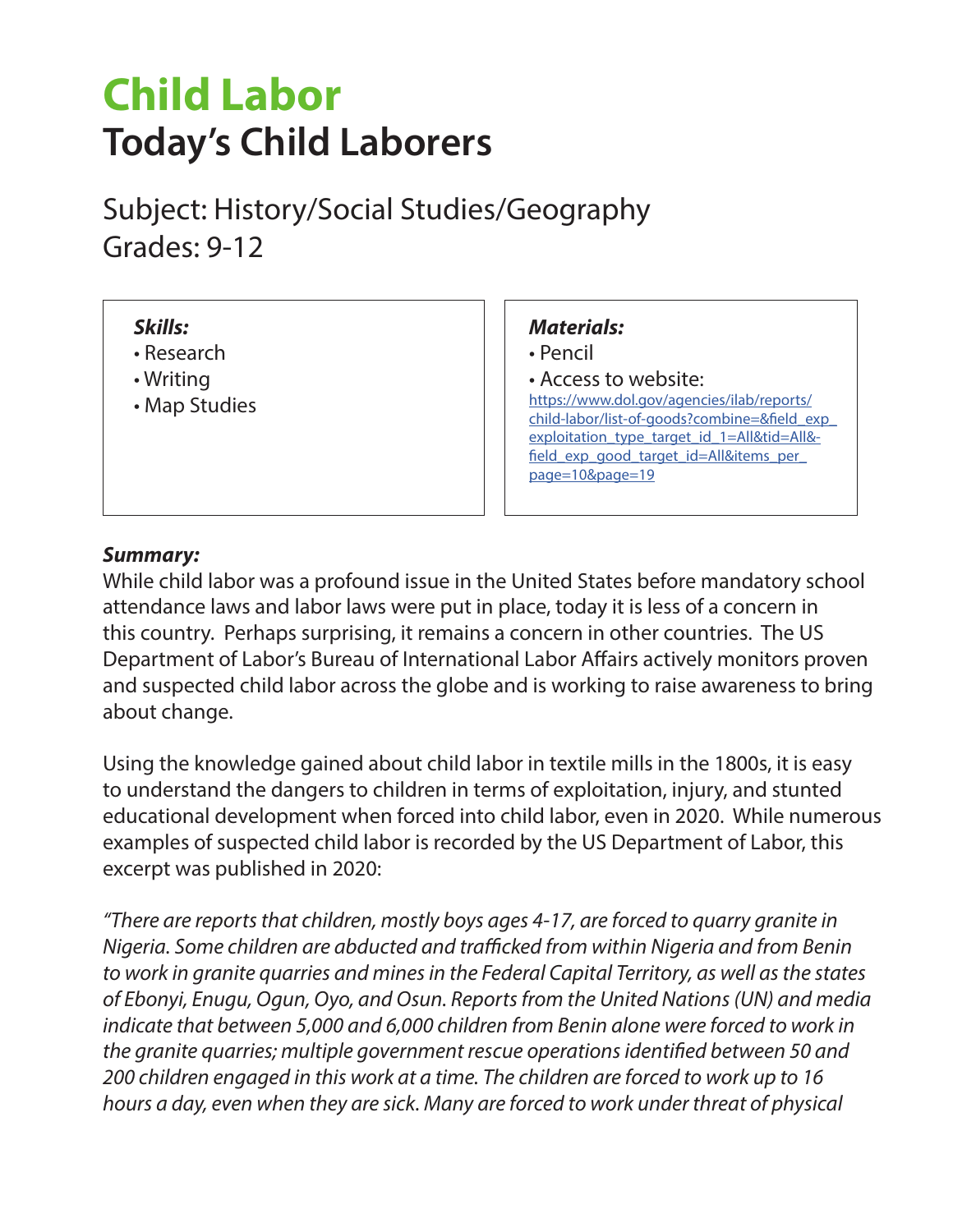*violence. Children are often forced to sleep outside and are denied food. Reports indicate that children frequently die while working, having been forced to work under extreme conditions."*

This example, like other reports, suggests there is a need for global reform. The US Department of Labor reports that to make improvements, our country needs to work with international organizations to "expand school access to children vulnerable to labor exploitation," continue investigations, and encourage those countries to enact new laws to expand protections. Interestingly, just like the migrant French Canadians and Irish who came to Maine for mill work, today the US Department of Labor notes that globally, those vulnerable to the worst forms of child labor include "indigenous peoples, migrants, and refugees," particularly when there are barriers to education.

#### *Discuss:*

- Did you know forced child labor is actively occurring across the globe before you heard/read this summary?
- What parallels or differences do you see between the example from Nigeria and the work of child laborers in Maine's textile mills in the 1800s?
- What type of goods do you think child laborers produce today?
- What is the role of educational access to preventing child labor?

#### *Instructions:*

Use the website cited above to conduct research. Identify six different countries that are suspected or have been proven to have on-going child labor and record your results on the world map. Then, write a short synopsis of what the labor violation is.

Continue to research and identify at least one product produced by countries that have proven or suspected child labor activity. Record your findings.

Go deeper with research, and for each of the six countries you identified, find your own resources to record what the educational landscape looks like for the average child. Do most children graduate from high school? If so, what percent?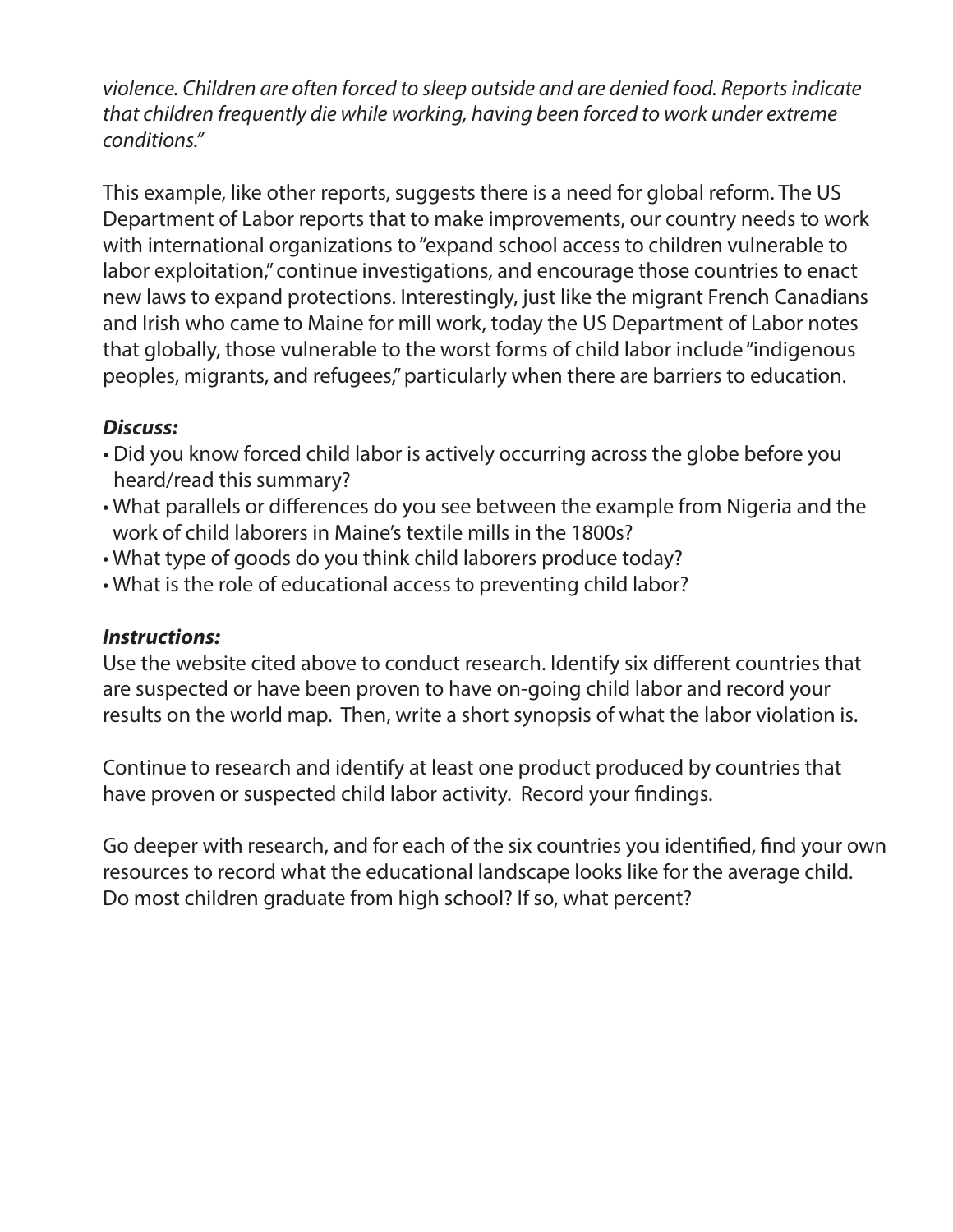# **Child Labor**

Identify six different countries that are suspected or have been proven to have on-going child labor and record your results on the world map. Then, write a short synopsis of what the labor violation is.

| Name: | Date: |
|-------|-------|
|       |       |

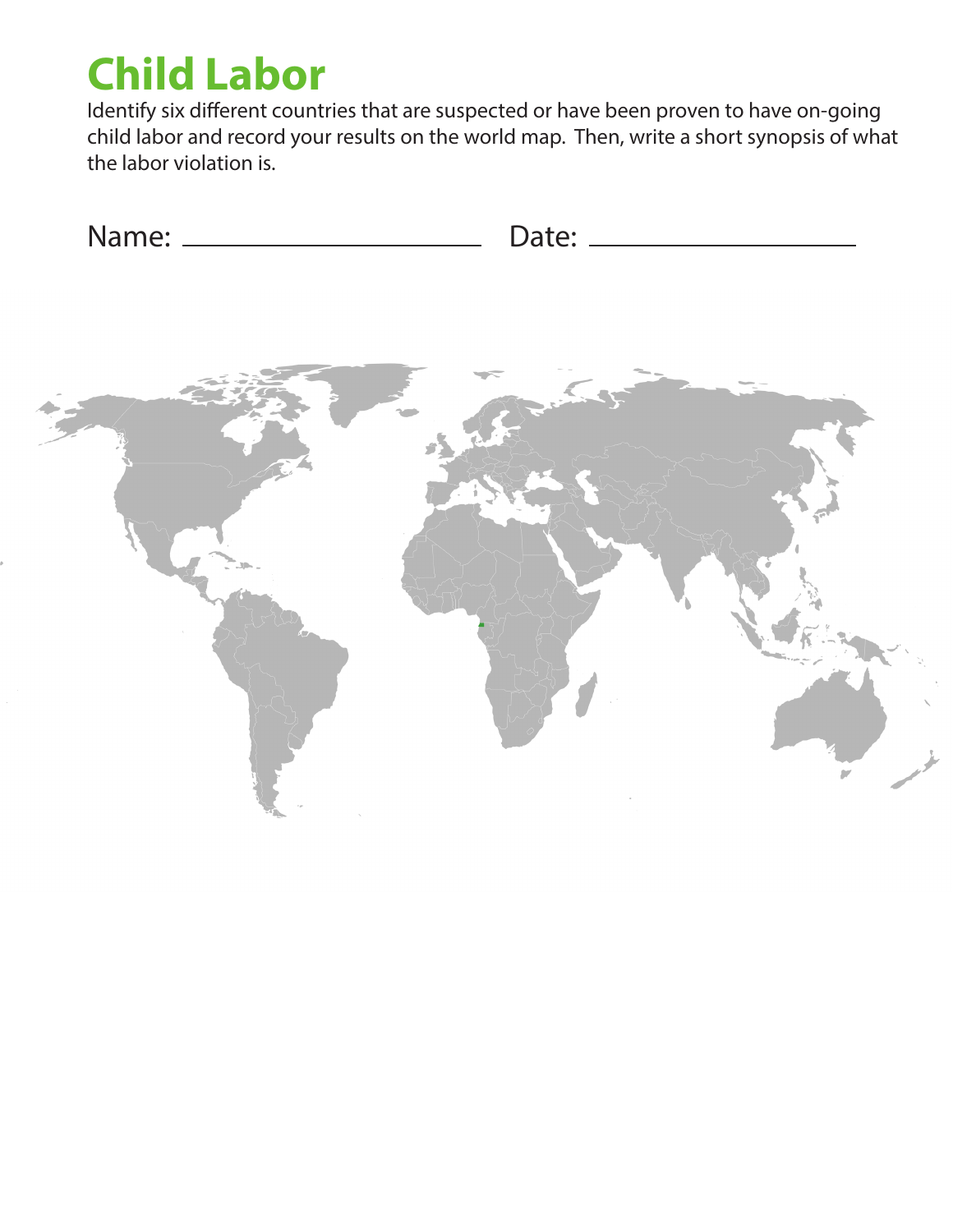

## **Products produced with suspected child labor:**









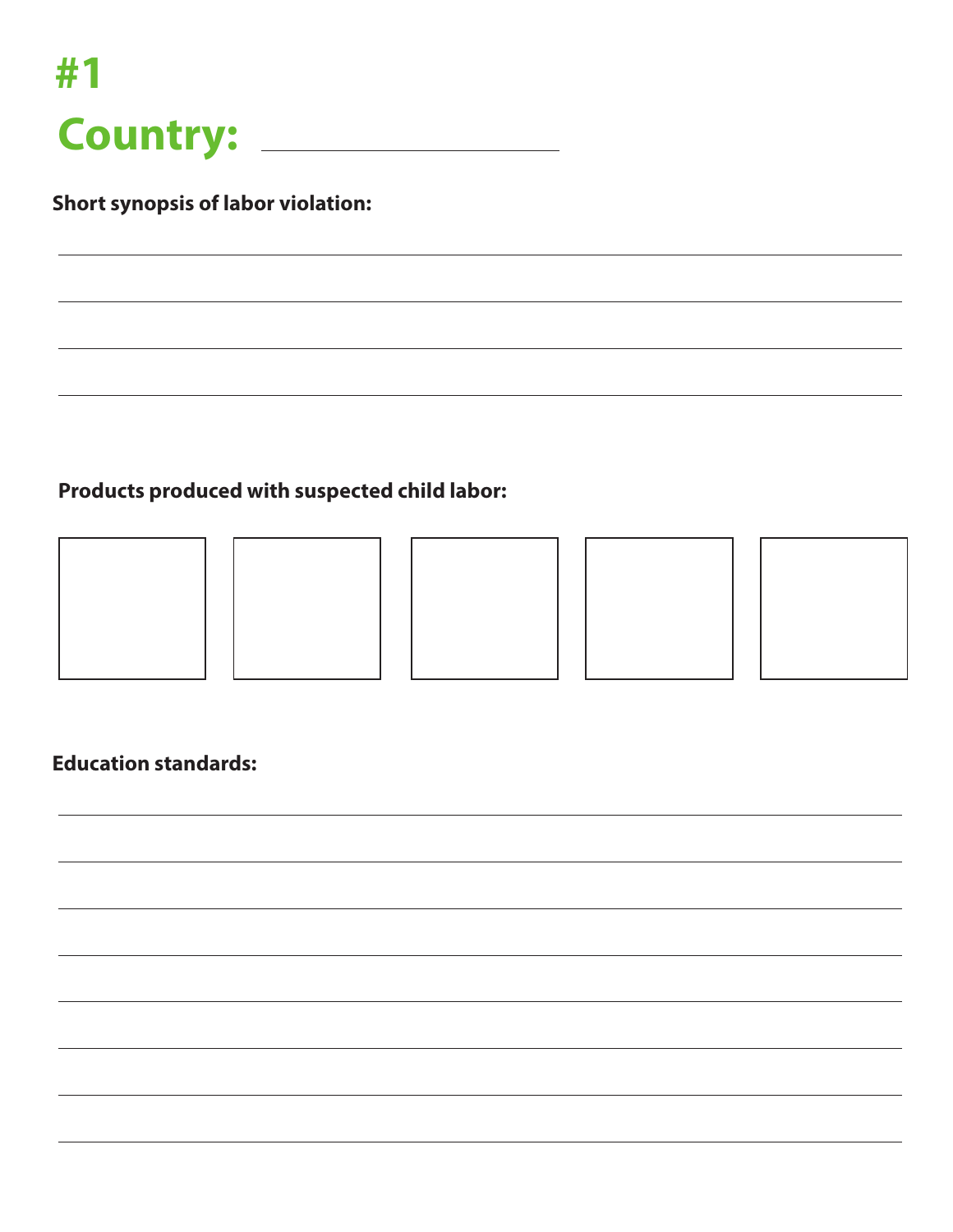

## **Products produced with suspected child labor:**









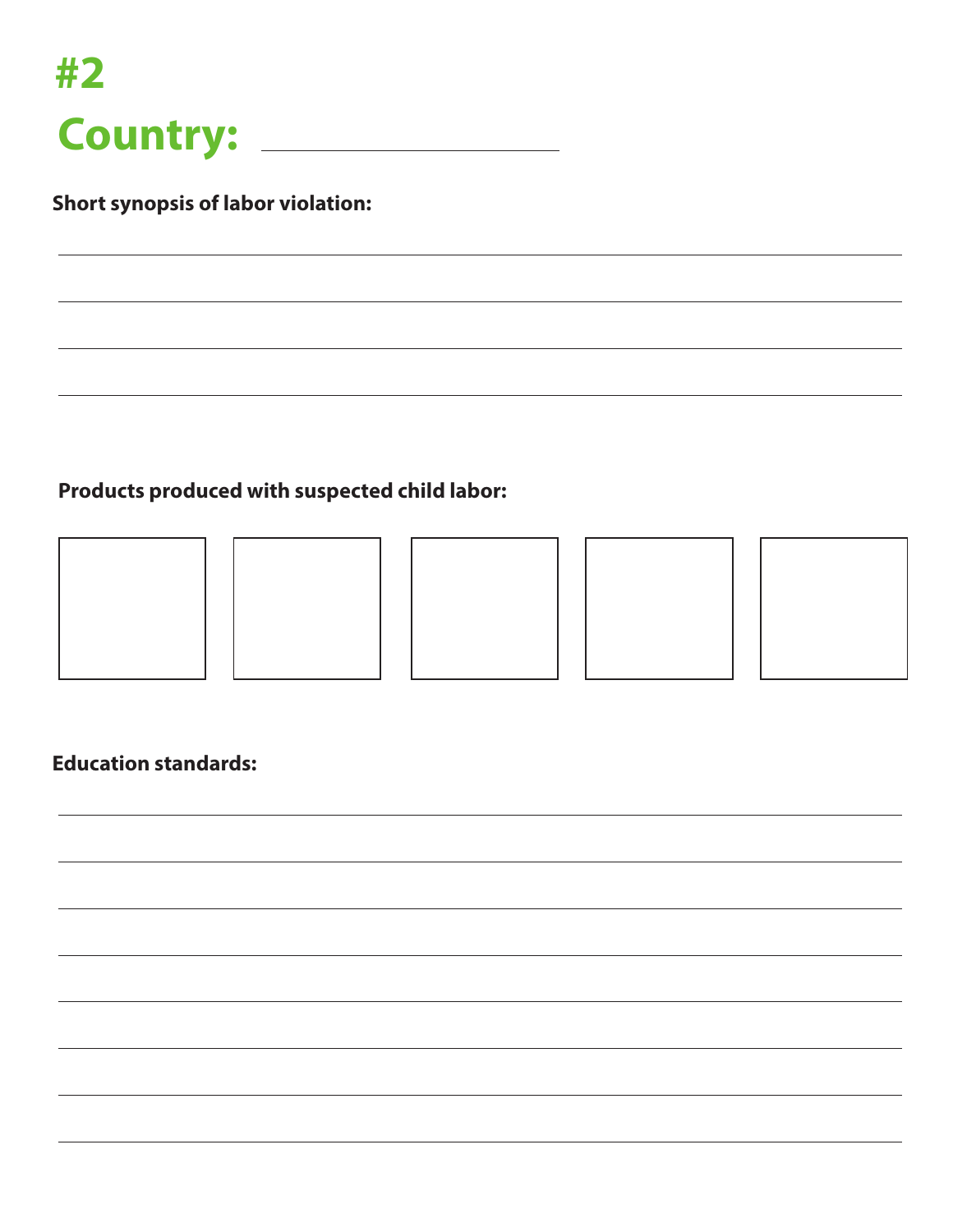

## **Products produced with suspected child labor:**









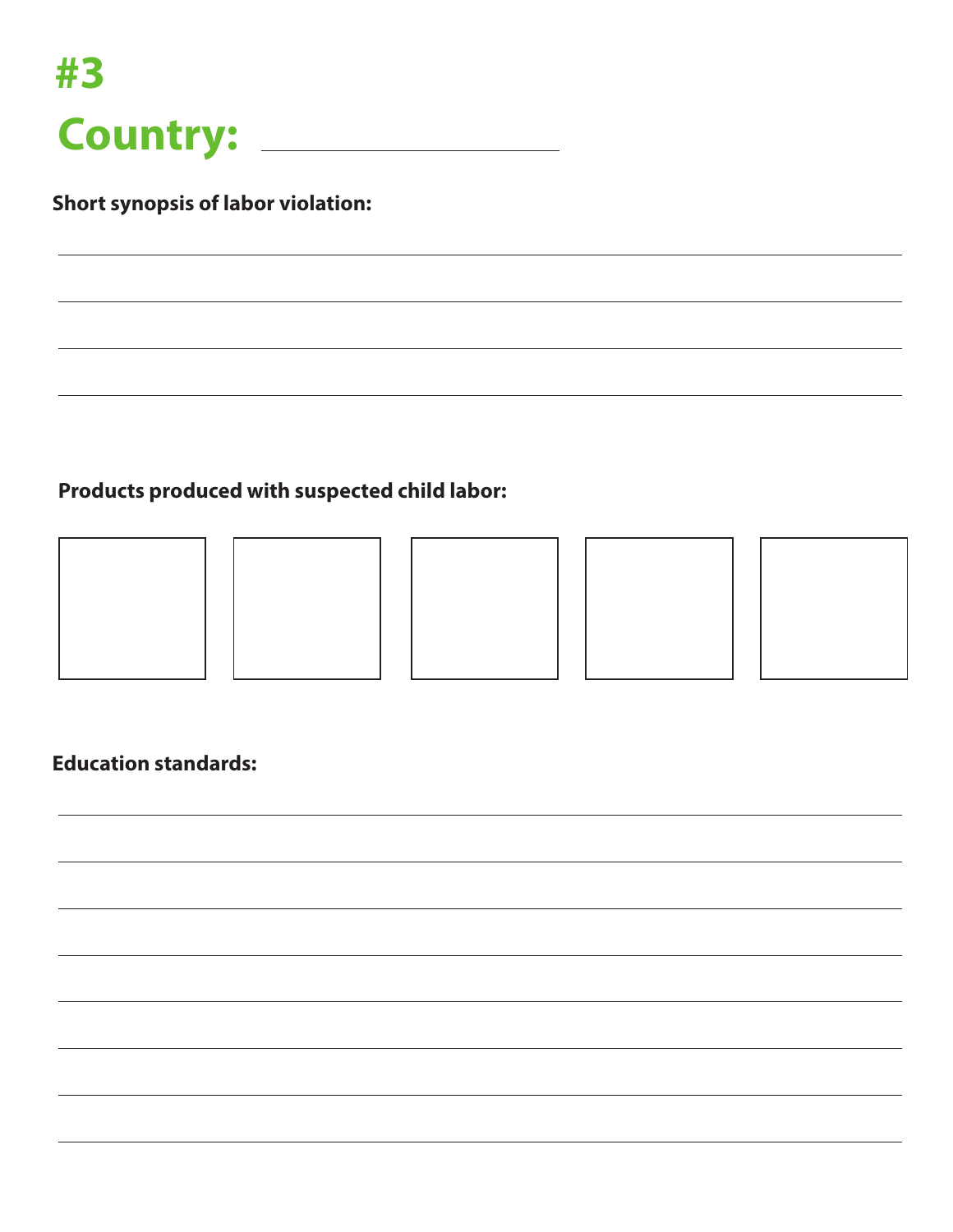

## **Products produced with suspected child labor:**









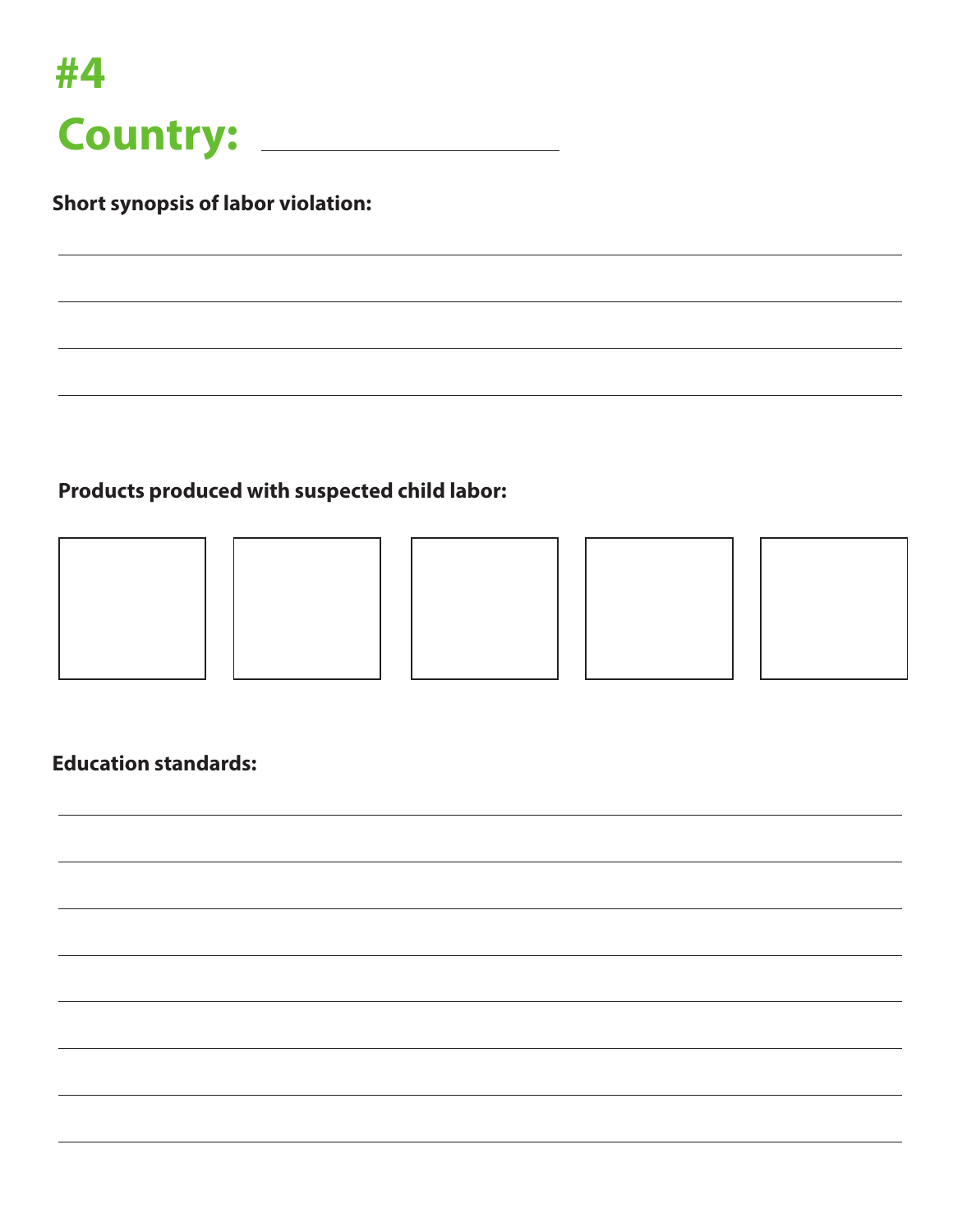

## **Products produced with suspected child labor:**